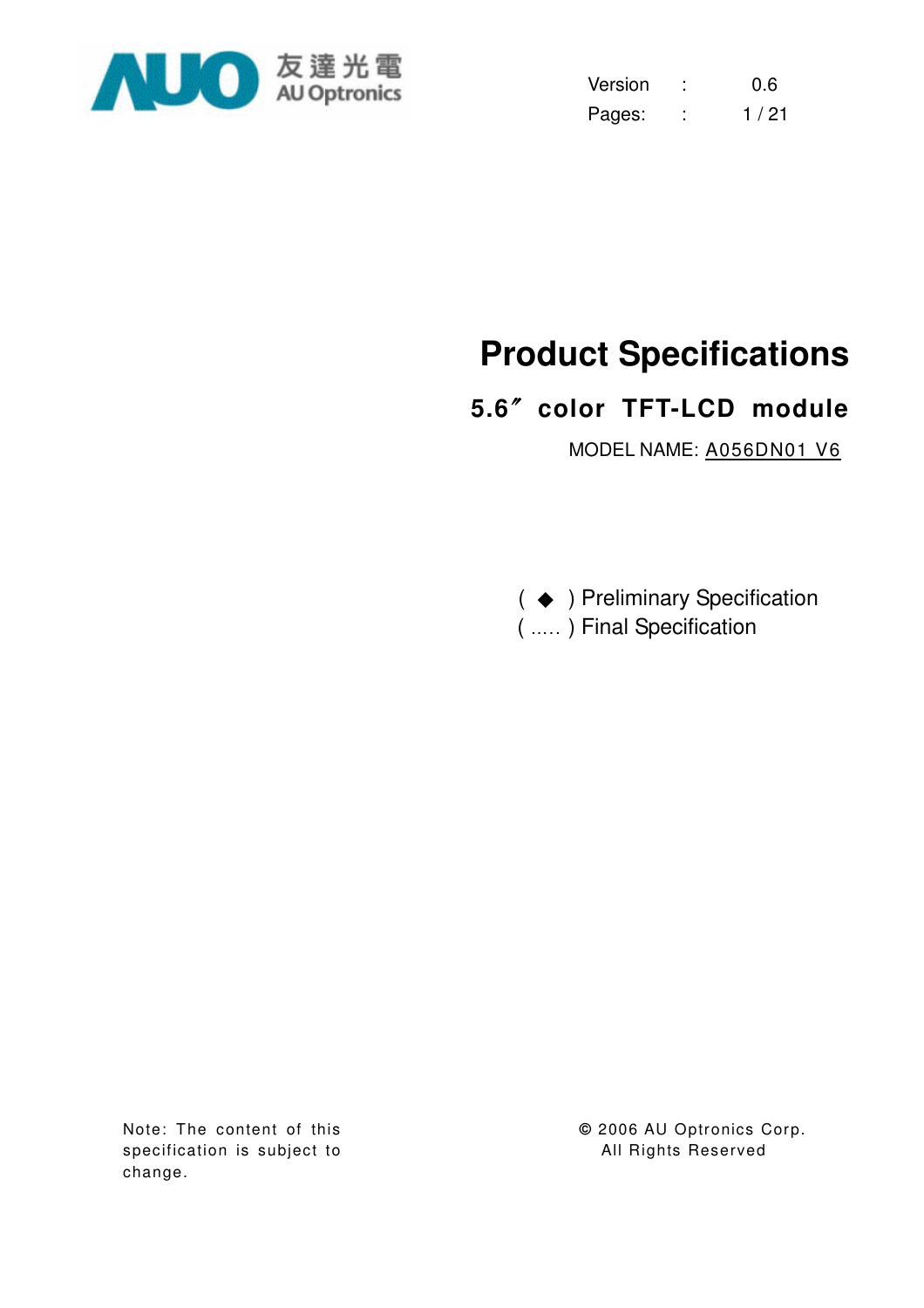

| Version | 0.6  |
|---------|------|
| Pages:  | 2/21 |

#### Record of Revision

| Version          | <b>Revise Date</b> | Page                    | Content                            |
|------------------|--------------------|-------------------------|------------------------------------|
| $\boldsymbol{0}$ | 2006/06/12         |                         | First draft.                       |
| 0.1              | 2006/07/24         |                         | 4,11~16 Update OM part             |
| 0.2              | 2006/09/08         | 8                       | Update backlight driving condition |
| 0.3              | 2006/09/14         | $\overline{7}$          | Update Vcom and Avdd value         |
| 0.4              | 2006/11/21         | 11                      | Update Bightness spec.             |
| 0.5              | 2007/01/29         | $\overline{\mathbf{4}}$ | <b>Update Display resolution</b>   |
|                  |                    | $\bf 8$                 | Add power consumption              |
|                  |                    | 13                      | Update RA condition                |
| 0.6              | 2007/02/07         | 8                       | Update Backlight driving condition |
|                  |                    | 11                      | Update Brightness spec             |
|                  |                    |                         |                                    |
|                  |                    |                         |                                    |
|                  |                    |                         |                                    |
|                  |                    |                         |                                    |
|                  |                    |                         |                                    |
|                  |                    |                         |                                    |
|                  |                    |                         |                                    |
|                  |                    |                         |                                    |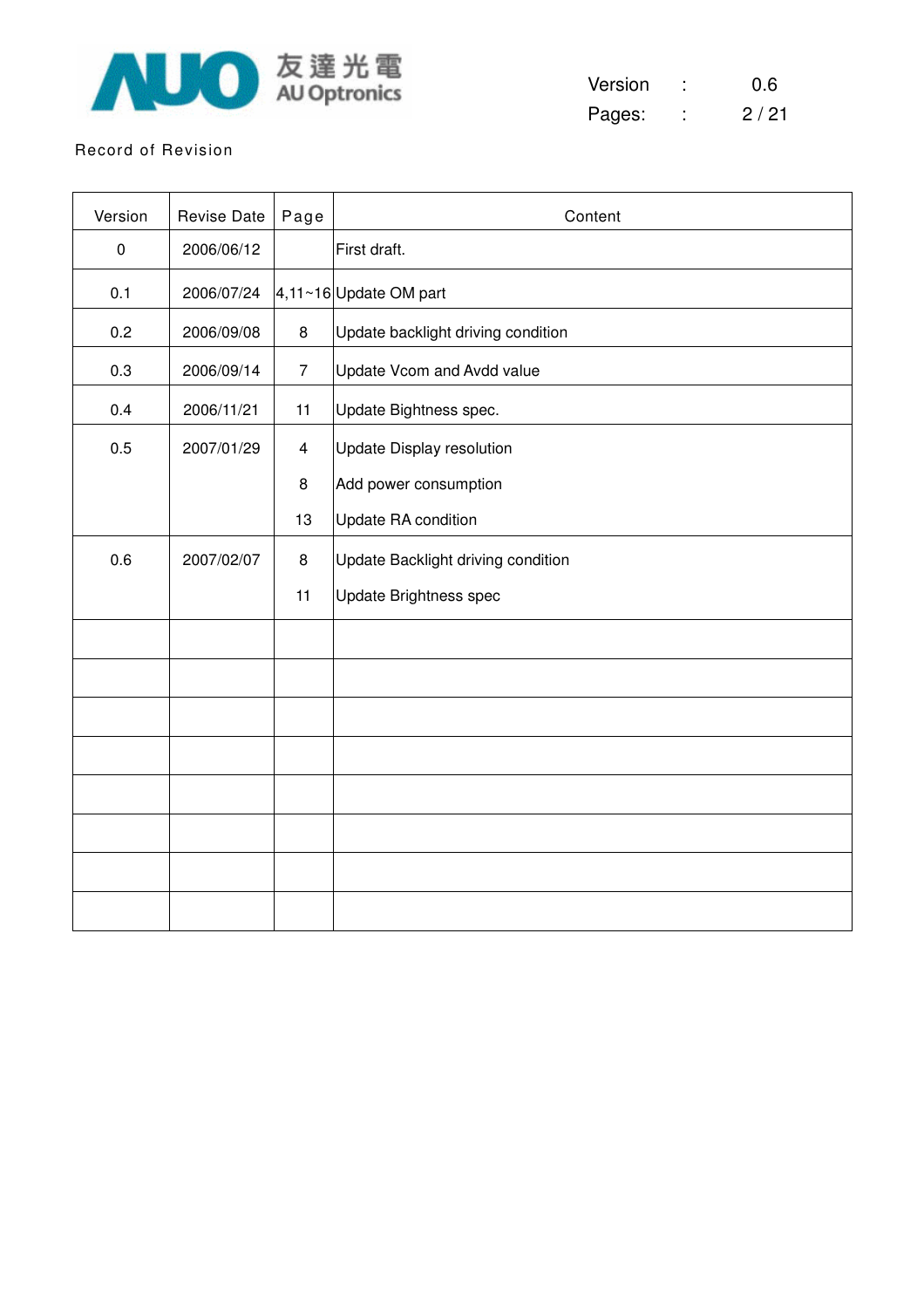

| Version | 0.6  |
|---------|------|
| Pages:  | 3/21 |

## **Table of Contents**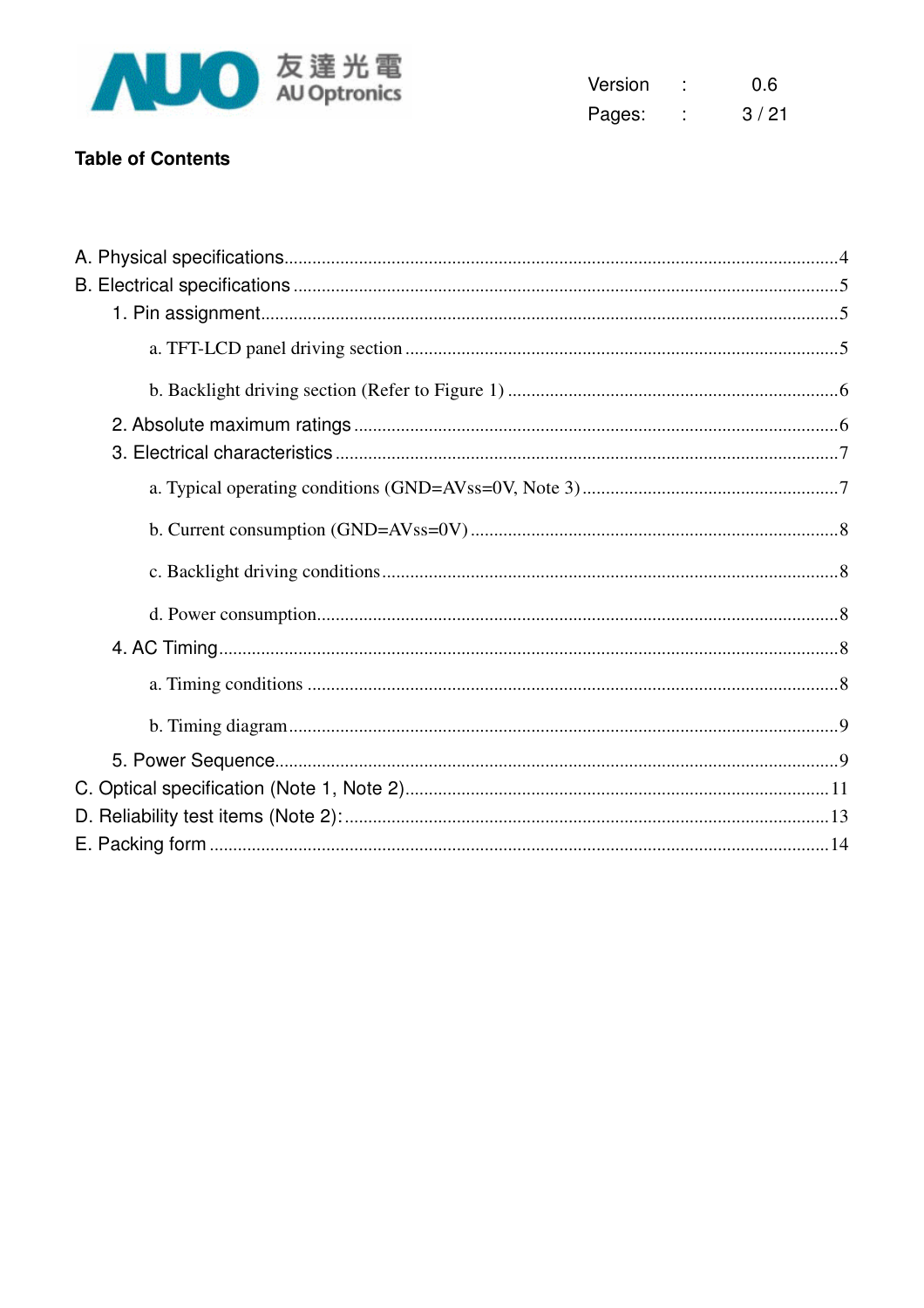

| Version | 0.6    |
|---------|--------|
| Pages:  | 4 / 21 |

# **A. Physical specifications**

| NO. | <b>Item</b>              | <b>Specification</b>             | <b>Remark</b> |
|-----|--------------------------|----------------------------------|---------------|
|     | Display resolution (dot) | 320 RGB (W) X 234 (H)            |               |
| 2   | Active area (mm)         | 113.3 (W) $X$ 84.7 (H)           |               |
| 3   | Screen size (inch)       | 5.6 (Diagonal)                   |               |
| 4   | Dot pitch (mm)           | $ 0.118 \ (W) \ X \ 0.362 \ (H)$ |               |
| 5   | Color configuration      | R. G. B. stripe                  |               |
| 6   | Overall dimension (mm)   | 126.5 (W) X 100 (H) X 5.1 (D)    | Note 1        |
|     | Weight (g)               | 108                              |               |

Note 1: Refer to Fig. 1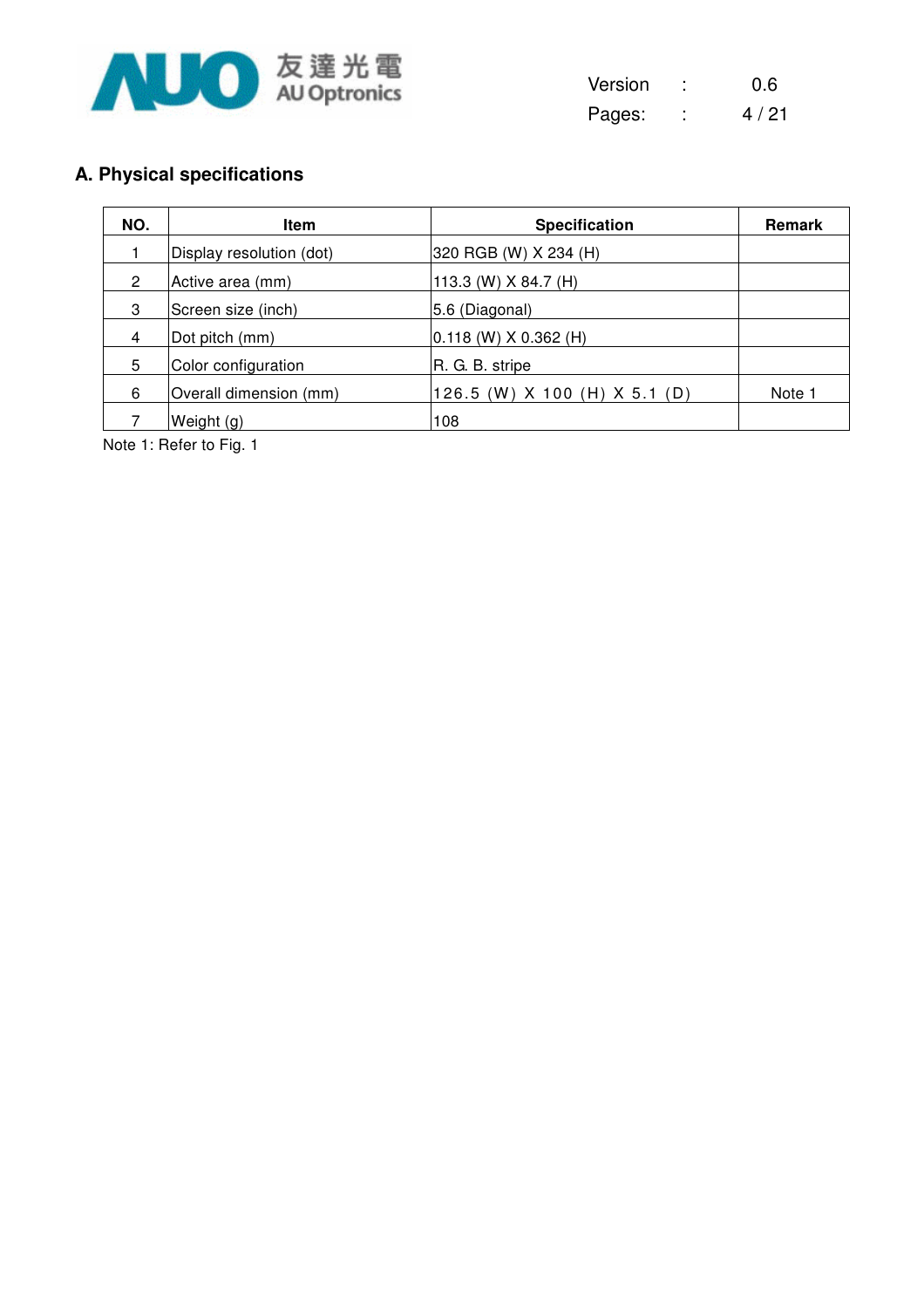

| Version |   | 0.6  |
|---------|---|------|
| Pages:  | ٠ | 5/21 |

## **B. Electrical specifications**

# **1. Pin assignment**

# **a. TFT-LCD panel driving section**

| Pin No.                 | Symbol           | I/O                          | <b>Description</b>                                      | Remark    |
|-------------------------|------------------|------------------------------|---------------------------------------------------------|-----------|
| 1                       | <b>GND</b>       | $\qquad \qquad \blacksquare$ | Ground for logic circuit                                |           |
| $\overline{c}$          | $V_{\text{CC}}$  | I                            | Supply voltage of logic control circuit for scan driver |           |
| 3                       | $V_{GL}$         | T                            | Negative power for scan driver                          |           |
| $\overline{\mathbf{4}}$ | $V_{GH}$         | T                            | Positive power for scan driver                          |           |
| 5                       | <b>STVR</b>      | I/O                          | Vertical start pulse                                    | Note 1    |
| 6                       | <b>STVL</b>      | I/O                          | Vertical start pulse                                    | Note 1    |
| 7                       | <b>CKV</b>       | $\overline{1}$               | Shift clock input for scan driver                       |           |
| 8                       | U/D              | $\mathbf{I}$                 | UP/DOWN scan control input                              | Note 1, 2 |
| $\boldsymbol{9}$        | <b>OEV</b>       | T                            | Output enable input for scan driver                     |           |
| 10                      | <b>VCOM</b>      | I                            | Common electrode driving signal                         |           |
| 11                      | <b>VCOM</b>      | $\mathsf{I}$                 | Common electrode driving signal                         |           |
| 12                      | L/R              | T                            | LEFT/RIGHT scan control input                           | Note 1, 2 |
| 13                      | <b>MOD</b>       | L                            | Sequential sampling and simultaneous sampling setting   | Note 3    |
| 14                      | <b>OEH</b>       | I.                           | Output enable input for data driver                     |           |
| 15                      | <b>STHL</b>      | I/O                          | Start pulse for horizontal scan line                    | Note 1    |
| 16                      | <b>STHR</b>      | I/O                          | Start pulse for horizontal scan line                    | Note 1    |
| 17                      | CPH <sub>3</sub> | $\mathbf{I}$                 | Sampling and shifting clock pulse for data driver       |           |
| 18                      | CPH <sub>2</sub> | T                            | Sampling and shifting clock pulse for data driver       |           |
| 19                      | CPH <sub>1</sub> | $\mathsf{I}$                 | Sampling and shifting clock pulse for data driver       |           |
| 20                      | $V_{\rm CC}$     | I                            | Supply voltage of logic control circuit for data driver |           |
| 21                      | <b>GND</b>       | $\blacksquare$               | Ground for logic circuit                                |           |
| 22                      | <b>VR</b>        | T                            | Alternated video signal input (Red)                     |           |
| 23                      | VG               | $\mathsf{I}$                 | Alternated video signal input (Green)                   |           |
| 24                      | <b>VB</b>        | I                            | Alternated video signal input (Blue)                    |           |
| 25                      | AV <sub>DD</sub> | $\mathsf{I}$                 | Supply voltage for analog circuit                       |           |
| 26                      | $AV_{SS}$        | $\overline{\phantom{0}}$     | Ground for analog circuit                               |           |

|  |  |  |  |  | Note 1: Selection of scanning mode (please refer to the following table) |
|--|--|--|--|--|--------------------------------------------------------------------------|
|--|--|--|--|--|--------------------------------------------------------------------------|

|              | Setting of scan<br><b>Control input</b> |             | <b>IN/OUT state</b><br>For start pulse |             |             | <b>Scanning direction</b>                |
|--------------|-----------------------------------------|-------------|----------------------------------------|-------------|-------------|------------------------------------------|
| U/D          | L/R                                     | <b>STVR</b> | <b>STVL</b>                            | <b>STHR</b> | <b>STHL</b> |                                          |
| <b>GND</b>   | $\mathsf{V}_{\mathsf{CC}}$              | <b>OUT</b>  | IN                                     | OUT         | IN          | From up to down, and from left to right. |
| $V_{\rm CC}$ | GND                                     | ΙN          | OUT                                    | IN          | <b>OUT</b>  | From down to up, and from right to left. |
| <b>GND</b>   | GND                                     | OUT         | IN                                     | IN          | OUT         | From up to down, and from right to left. |
| $V_{\rm CC}$ | $\mathsf{V}_{\mathsf{CC}}$              | ΙN          | OUT                                    | OUT         | IN          | From down to up, and from left to right. |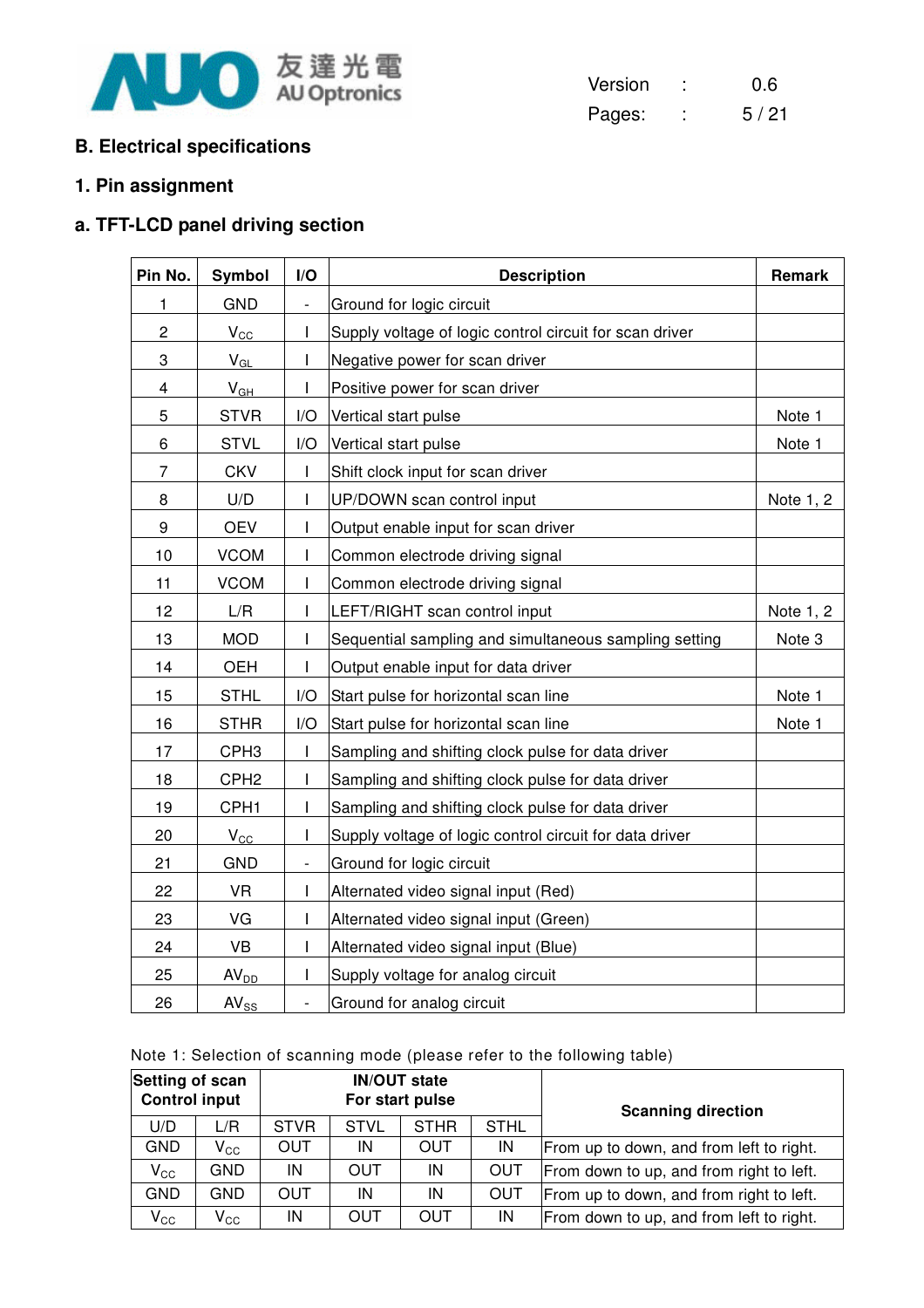

| Version | 0.6  |
|---------|------|
| Pages:  | 6/21 |

IN: Input; OUT: Output.

Note 2: Definition of scanning direction. Refer to the figure as below:



Note 3: MOD = H: Simultaneous sampling.

MOD = L: Sequential sampling.

Please set CPH2 and CPH3 to GND when MOD = H.

#### **b. Backlight driving section (Refer to Figure 1)**

| No. | Symbol | l/O | <b>Description</b>                                 | <b>Remark</b> |
|-----|--------|-----|----------------------------------------------------|---------------|
|     | HI     |     | Power supply for backlight unit (Constant Current) | $- -$         |
|     | GND    |     | Ground for backlight unit                          | $- -$         |

## **2. Absolute maximum ratings**

| Item | Symbol           | <b>Condition</b> | Min.   | Max. | Unit | Remark |
|------|------------------|------------------|--------|------|------|--------|
|      | $V_{\rm CC}$     | $GND=0$          | $-0.3$ | 5    | V    |        |
|      | AV <sub>DD</sub> | $AV_{SS}=0$      | $-0.3$ |      | ٧    |        |
|      | $V_{GH}$         | $GND=0$          | $-0.3$ | 18   | V    |        |
|      | $V_{GL}$         |                  | $-15$  | 0.3  | V    |        |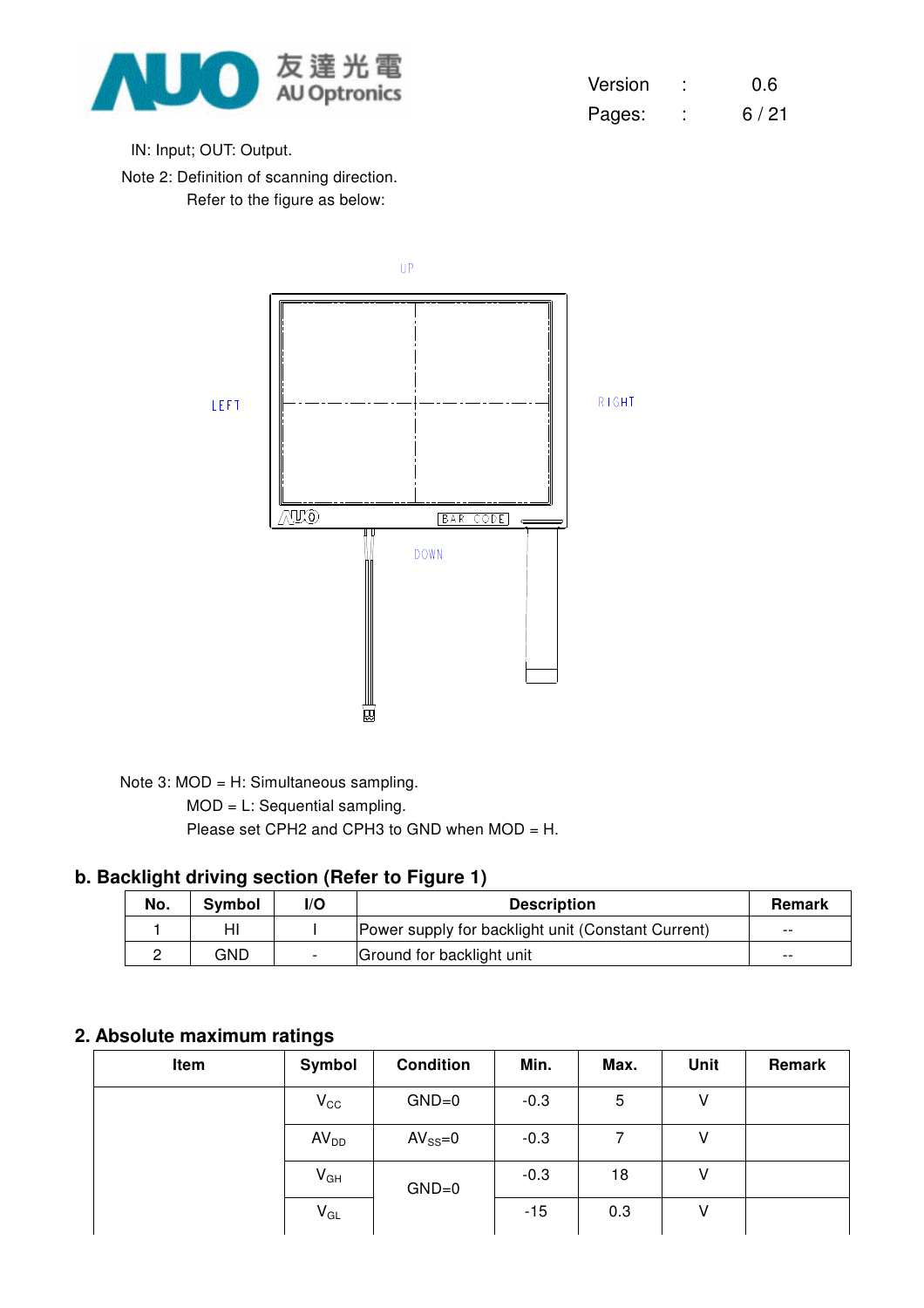

Version : 0.6

Pages: : 7/21

|                                | $V_{GH}-V_{GL}$ |         |        | 33                  | ٧  |            |
|--------------------------------|-----------------|---------|--------|---------------------|----|------------|
| Input signal voltage           | $V_i$           |         | $-0.3$ | $AVDD+0.3$          | ۷  | Note 1     |
|                                | V <sub>1</sub>  |         | $-0.3$ | $V_{\text{CC}}+0.3$ | ٧  | Note 2     |
|                                | <b>VCOM</b>     |         | $-2.9$ | 5.2                 | ٧  |            |
| Storage Temperature            | Tstg            |         | $-25$  | $+80$               |    | Note 3     |
| <b>Operation Temperature</b>   | Top             | Surface | $-10$  | $+60$               |    | Note 3,4,5 |
| <b>LED Max. Rating Current</b> | <b>ILED</b>     |         |        | 220                 | mA |            |

Note 1: VR, VG, VB.

Note 2: STHL, STHR, OEH, L/R, CPH1~CPH3, STVR, STVL, OEV, CKV, and U/D.

Note 3: The temperature of panel surface must not exceed this rating

Note 4: Maximum wet-bulb temperature must be less than 58. No dew condensation.

Note 5: The operating temperature assures only driving. Contrast, response time, the other display quality is judgment at 25.

#### **3. Electrical characteristics**

The following items are measured under stable condition and suggested application circuit.

#### **a. Typical operating conditions (GND=AVss=0V, Note 3)**

| Item                         |                            | <b>Symbol</b>    | Min.           | Typ.                     | Max.                     | <b>Unit</b> | <b>Remark</b>   |
|------------------------------|----------------------------|------------------|----------------|--------------------------|--------------------------|-------------|-----------------|
|                              |                            | <b>VCC</b>       | 3.0            | 3.3                      | 3.6                      | V           |                 |
|                              |                            | <b>AVDD</b>      | 4.8            | 5.0                      | 5.2                      | $\vee$      |                 |
|                              | Power supply               | <b>VGH</b>       | 14.3           | 15                       | 15.7                     | V           |                 |
|                              |                            | <b>VGL</b>       | $-10.5$        | $-10$                    | $-9.5$                   | $\vee$      |                 |
| Input                        | H Level                    | V <sub>IH</sub>  | $0.8 V_{CC}$   | $\overline{\phantom{a}}$ | $V_{\rm CC}$             | $\vee$      | Note 2          |
| Signal<br>L Level<br>voltage |                            | $V_{IL}$         | 0              | $\overline{\phantom{a}}$ | $0.2 V_{CC}$             | $\vee$      |                 |
| Video signal                 |                            | $V_{iA}$         | 0.4            | $\overline{\phantom{a}}$ | $AVDD-0.4$               | $\vee$      | Note 1          |
| (VR, VG, VB)                 | amplitude                  | $V_{iAC}$        |                | 3                        |                          | $\vee$      | AC component    |
|                              |                            | $V_{\text{IDC}}$ |                | AV <sub>DD</sub> /2      | $\overline{\phantom{a}}$ | $\vee$      | DC component    |
|                              | Analog stand by<br>current | $I_{st}$         | $\overline{a}$ | $\overline{\phantom{a}}$ | 200                      | uA          | DCLK is stopped |
| <b>VCOM</b>                  |                            | $V_{CAC}$        | 4.7            | 5.0                      | 5.3                      | Vp-p        | AC component    |
|                              |                            | $V_{CDC}$        | 1.3            | 1.4                      | 1.5                      | $\vee$      | DC component    |

Note 1: Refer to Fig. 4- (a).

Note 2: STHL, STHR, OEH, L/R, CPH1~CPH3, STVR, STVL, OEV, CKV, U/D.

Note 3: Be sure to apply GND,  $V_{CC}$  and  $V_{GL}$  to the LCD first, and then apply  $V_{GH}$ .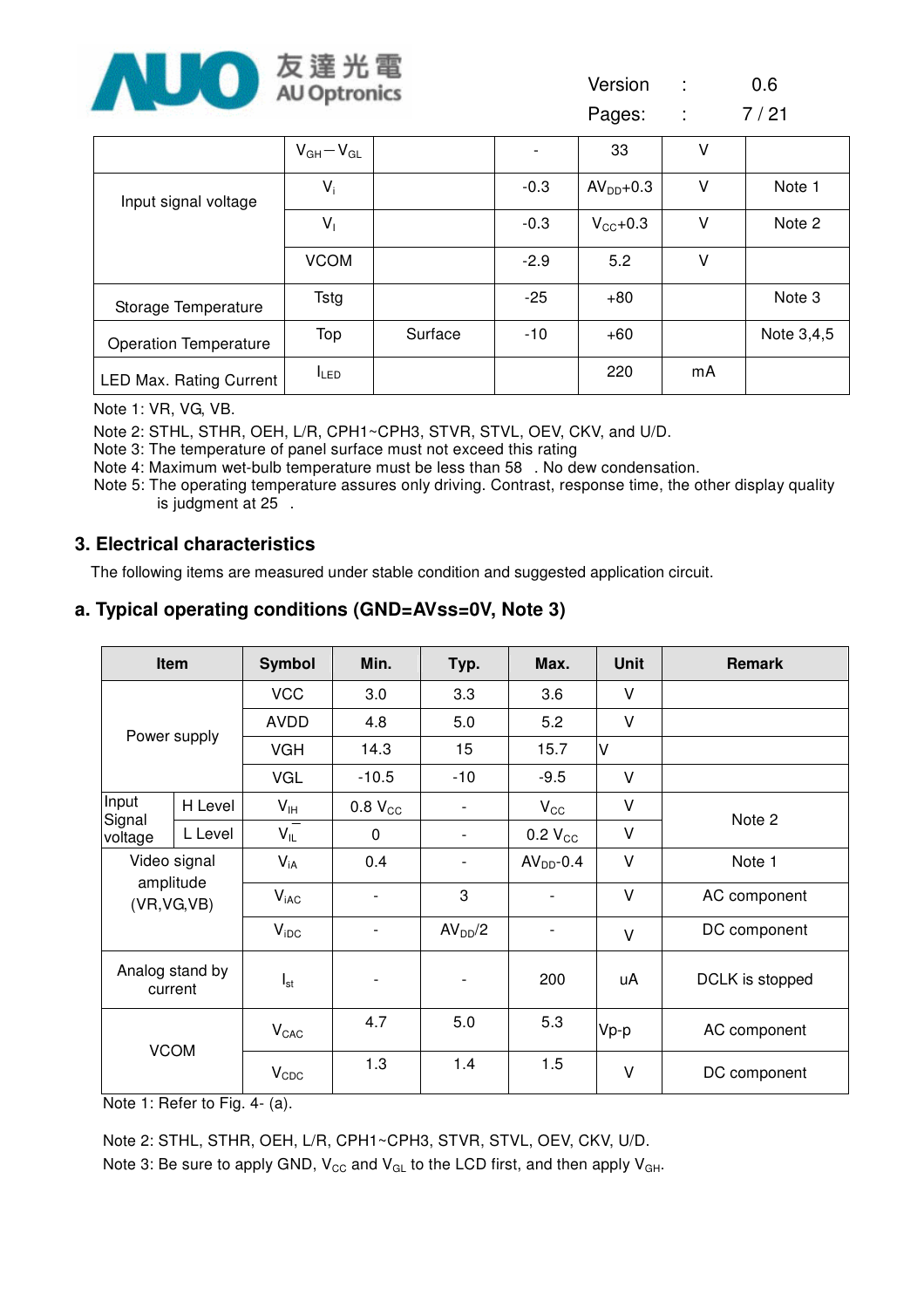

| Version | 0.6 |
|---------|-----|
|         |     |

Pages: : 8/21

### **b. Current consumption (GND=AVss=0V)**

| Parameter     | Symbol                 | <b>Condition</b> | Min.                     | Typ. | Max. | Unit      | Remark |
|---------------|------------------------|------------------|--------------------------|------|------|-----------|--------|
| Current       | I <sub>GH</sub>        | $V_{GH} = 15V$   | $\overline{\phantom{a}}$ | 0.20 | 0.5  | <b>mA</b> |        |
| for<br>driver | <b>I</b> GL            | $V_{GL} = -10V$  | $\overline{\phantom{a}}$ | 0.80 | 1.5  | <b>MA</b> |        |
|               | Icc                    | $V_{CC} = 5V$    | $\overline{\phantom{a}}$ | 3.0  | 6.0  | <b>mA</b> |        |
|               | <b>I</b> <sub>DD</sub> | $AVDD=5V$        | $\overline{\phantom{a}}$ | 17.0 | 30   | <b>MA</b> |        |

#### **c. Backlight driving conditions**

| <b>Parameter</b>   | Symbol | Min.   | Typ.  | Max.  | Unit | <b>Remark</b> |
|--------------------|--------|--------|-------|-------|------|---------------|
| <b>LED Current</b> |        | $---$  | 175   | 240   | mA   | $---$         |
| <b>LED Voltage</b> | $V_1$  | 5.6    | 6.6   | 7.6   |      | $---$         |
| LED Life Time      |        | 10,000 | $---$ | $---$ | Hr   | Note 2, 3     |

Note 1: LED backlight is two LEDs serial type.



Note 2: Define "LED Lifetime": brightness is decreased to 50% of the initial value. LED Lifetime is restricted under normal condition, ambient temperature =  $25$  and LED current =  $175mA$ .

Note 3: If it uses larger LED current I<sub>I</sub> more than 175mA, it maybe decreases the LED lifetime.

#### **d. Power consumption**

| Parameter                                                   | Vp.  | Max.   | Unit |
|-------------------------------------------------------------|------|--------|------|
| <b>Total Power consumption</b><br>(including LED backlight) | 1266 | 1680.5 | mW   |

# **4. AC Timing**

#### **a. Timing conditions**

| <b>Parameter</b>               | Symbol                              | Min.                     | Typ.                     | Max.        | Unit.         | Remark     |
|--------------------------------|-------------------------------------|--------------------------|--------------------------|-------------|---------------|------------|
| Rising time                    | $t_{r}$                             |                          |                          | 10          | ns            | Note 1     |
| Falling time                   | t <sub>f</sub>                      | $\overline{\phantom{a}}$ | $\overline{\phantom{a}}$ | 10          | ns            | Note 1     |
| High and low level pulse width | $t_{\text{CPH}}$                    | 99                       | 103                      | 107         | ns            | CPH1~CPH3  |
| CPH pulse duty                 | $t_{\text{CWH}}$                    | 40                       | 50                       | 60          | $\%$          | CPH1~CPH3  |
| CPH pulse delay                | $t_{C12}$<br>$t_{C23}$<br>$t_{C31}$ | 30                       | $t_{CPH}/3$              | $t_{CPH}/2$ | ns            | CPH1~CPH3  |
| STH setup time                 | $t_{\scriptstyle\text{SUH}}$        | 20                       |                          |             | ns            | STHR, STHL |
| STH hold time                  | $t_{HDH}$                           | 20                       |                          |             | Ns            | STHR, STHL |
| STH pulse width                | $t_{\scriptstyle\text{STH}}$        |                          |                          |             | $t_{\rm CPH}$ | STHR, STHL |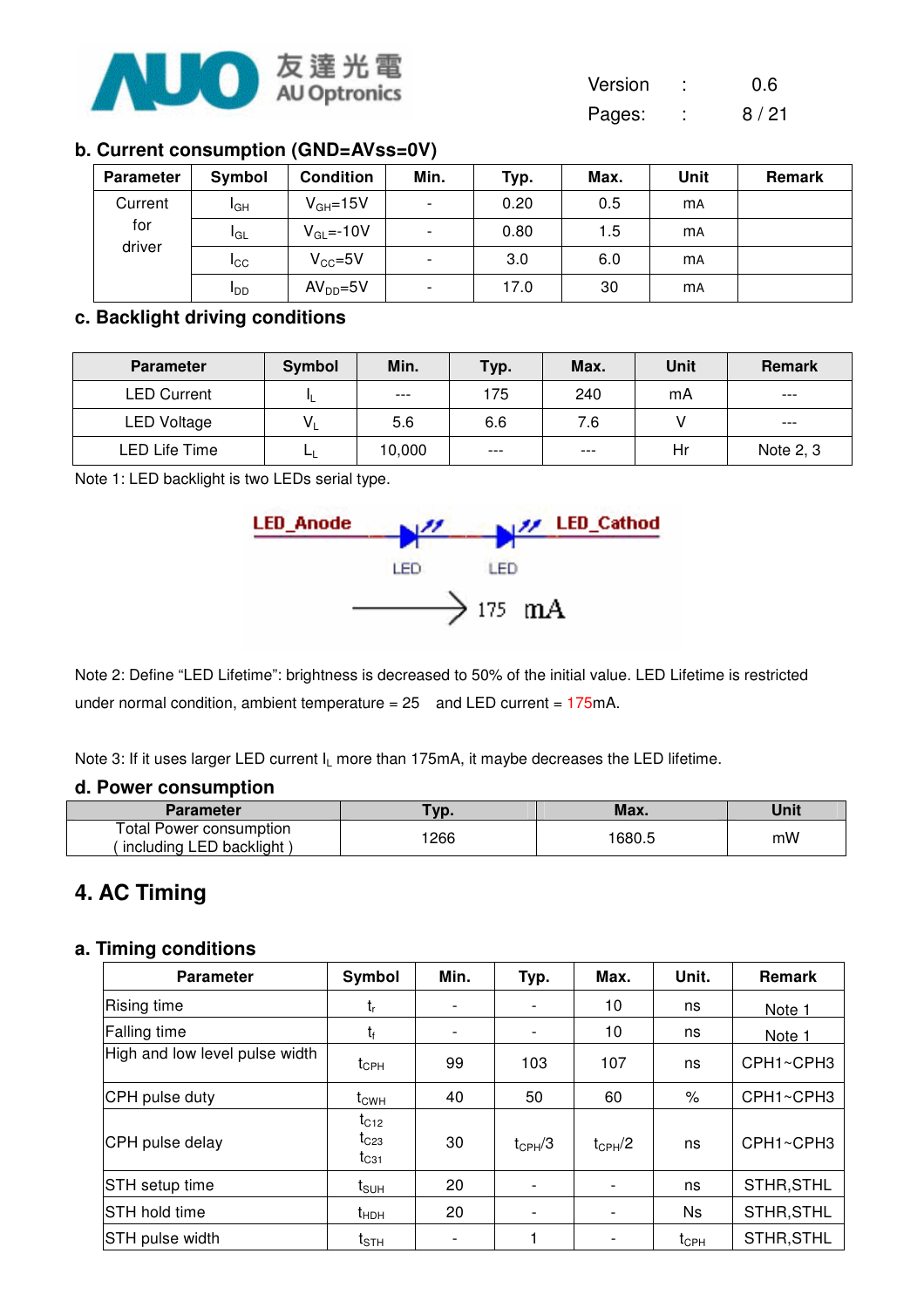

| Version<br>0.6 |
|----------------|
|----------------|

Pages: : 9/21

| STH period                         | $t_H$                         | 61.5 | 63.5           | 65.5                         | μs                 | STHR, STHL |
|------------------------------------|-------------------------------|------|----------------|------------------------------|--------------------|------------|
| OEH pulse width                    | $t_{\sf OEH}$                 |      | 1.22           |                              | μs                 | <b>OEH</b> |
| Sample and hold disable time       | $t_{\text{DIS1}}$             |      | 8.28           |                              | μs                 |            |
| OEV pulse width                    | $t_{\text{OEV}}$              |      | 5.40           | $\overline{\phantom{0}}$     | μs                 | <b>OEV</b> |
| CKV pulse width                    | $t_{CKV}$                     |      | 4.18           | $\qquad \qquad \blacksquare$ | μs                 | <b>CKV</b> |
| Clean enable time                  | $t_{\text{DIS2}}$             |      | 3.74           | $\qquad \qquad \blacksquare$ | μs                 |            |
| Horizontal display start           | $t_{\sf SH}$                  |      | $\Omega$       |                              | $T_{\text{CPH}}/3$ |            |
| Horizontal display<br>timing range | $t_{DH}$                      |      | 1440           |                              | $T_{\text{CPH}}/3$ |            |
| STV setup time                     | $t_{\text{SUV}}$              | 400  | $\overline{a}$ | $\overline{\phantom{0}}$     | ns                 | STVL, STVR |
| STV hold time                      | t <sub>HDV</sub>              | 400  |                |                              | ns                 | STVL, STVR |
| STV pulse width                    | $t_{STV}$                     |      |                | 1                            | $t_H$              | STVL, STVR |
| Horizontal lines per field         | $t_{\rm V}$                   | 256  | 262            | 268                          | $t_H$              | Note 2     |
| Vertical display start             | $t_{\scriptstyle\textrm{SV}}$ |      | 3              |                              | $t_H$              |            |
| Vertical display timing range      | $t_{\text{DV}}$               |      | 234            |                              | $t_H$              |            |
| VCOM rising time                   | $t_{rCOM}$                    |      |                | 5                            | μs                 |            |
| VCOM falling time                  | $t_{fCOM}$                    |      |                | 5                            | μs                 |            |
| VCOM delay time                    | t <sub>DCOM</sub>             |      |                | 3                            | μs                 |            |
| RGB delay time                     | $t_{DRGB}$                    |      |                |                              | μs                 |            |

Note 1: For all of the logic signals.

Note 2: Please don't use odd horizontal lines to drive LCD panel for both odd and even field Simultaneously.

## **b. Timing diagram**

Please refer to the attached drawing, from Fig.2 to Fig.6.

# **5. Power Sequence**

Sequence for power on/off and Signal on/off

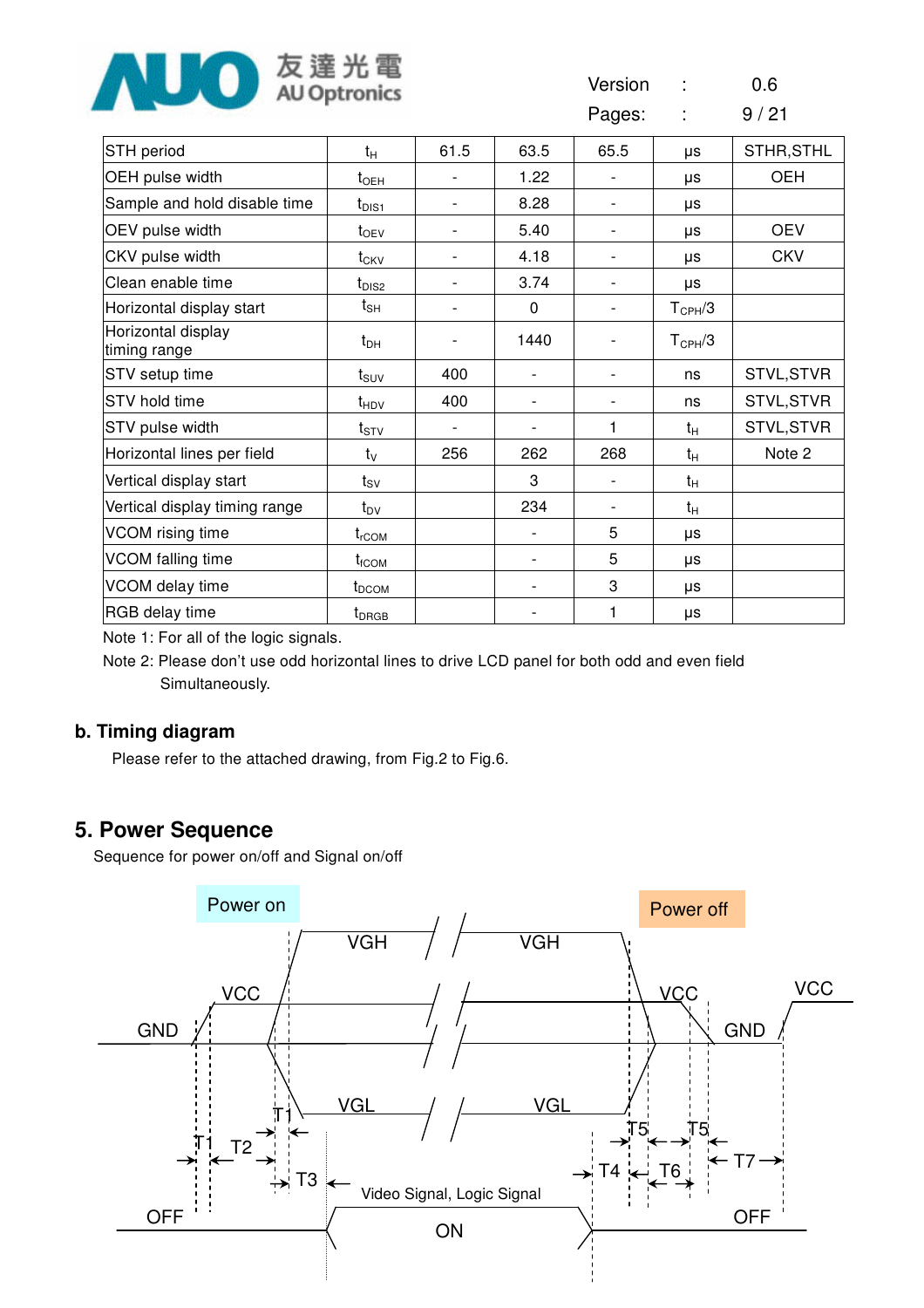

| Version |        | 0.6   |
|---------|--------|-------|
| Pages:  | ٠<br>٠ | 10/21 |

- T1 15ms (From 10%\*VCC to 90%\*VCC, when VCC is Low to High) :
- T2 10ms (From 90%\*VCC to 10%\*VGH, when VCC is Low to High) :
- T3 10ms (From 90%\*VGH to Video signal  $\cdot$  when VGH is Low to High) :
- T4 10ms (From Video signal to 90%\*VGH, when VGH is High to Low) :
- T5 20ms (From 90%\*VCC to 10%\*VCC, when VCC is High to Low) :
- T6 10ms (From 10%\*VGH to 90%\*VCC, when VCC is Low to High) :
- T7 0.4s (From 10%\*VCC is H→L to 10%\*VCC is L→H) ·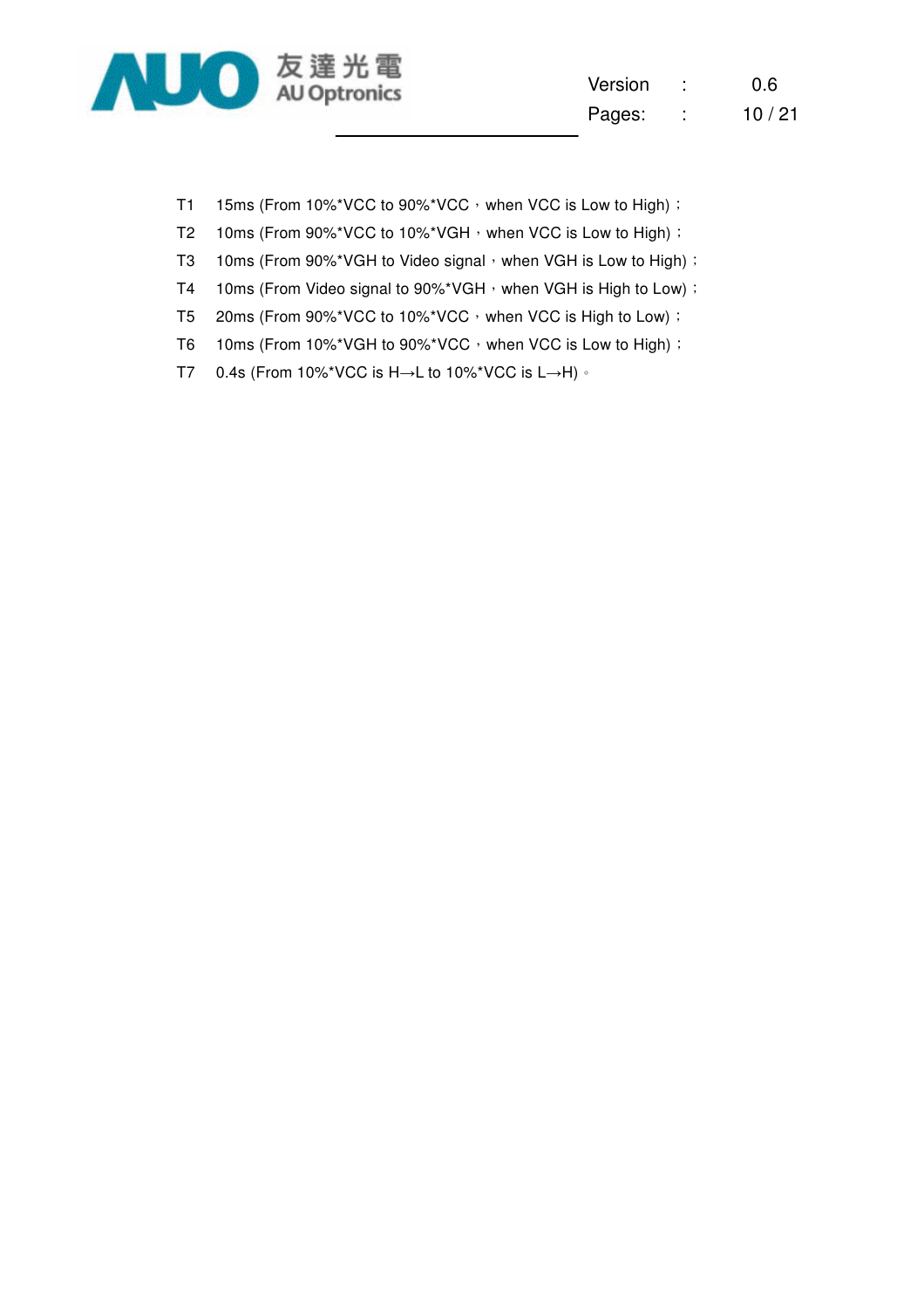

| Version | 0.6    |
|---------|--------|
|         | $\sim$ |

Pages: : 11 / 21

## **C. Optical specification (Note 1, Note 2)**

| Item               |                                       | Symbol    | <b>Condition</b>                                                 | Min.                     | Typ.                 | Max.         | <b>Unit</b>     | Remark    |
|--------------------|---------------------------------------|-----------|------------------------------------------------------------------|--------------------------|----------------------|--------------|-----------------|-----------|
| Response time      | Rise<br>Fall                          | Tr<br>Τf  | $\theta = 0$ °                                                   | $\overline{\phantom{a}}$ | 12<br>18             | 24<br>36     | ms<br>ms        | Note 3,5  |
| Contrast ratio     |                                       | <b>CR</b> | At optimized<br>Viewing angle                                    | 200                      | 300                  |              |                 | Note 4, 5 |
| Viewing angle      | Top<br><b>Bottom</b><br>Left<br>Right |           | CR 10                                                            | 30<br>50<br>50<br>50     | 45<br>65<br>65<br>65 |              | deg.            | Note 5, 6 |
| <b>Brightness</b>  |                                       | $Y_L$     | $I_L = 175$ mA, 25<br>$I_L = 225 \text{mA}, 25^{\circ} \text{C}$ | 220<br>250               | 300<br>330           |              | $\text{cd/m}^2$ | Note 7    |
| White chromaticity |                                       | X<br>Y    | $\theta = 0$ °<br>$\theta = 0$ °                                 | 0.26<br>0.29             | 0.31<br>0.34         | 0.36<br>0.39 |                 | Note 7    |

Note 1: Ambient temperature =25, and led current  $I_L = 175$  mA rms. To be measured in the dark room. Note 2: To be measured on the center area of panel with a viewing cone of 1°by Topcon luminance meter BM-7, after 10 minutes operation.

Note 3: Definition of response time:

The output signals of photo detector are measured when the input signals are changed from "black" to "white" (falling time) and from "white" to "black" (rising time), respectively.

The response time is defined as the time interval between the 10% and 90% of amplitudes. Refer to figure as below.



Note 4: Definition of contrast ratio:

Contrast ratio is calculated with the following formula.

Contrast ratio (CR) = Note 5. White  $Vi=V_{150}$  + 1.5V Black  $Vi=V_{150} \pm 2.0V$ Photo detector output when LCD is at "White" state Photo detector output when LCD is at "Black" state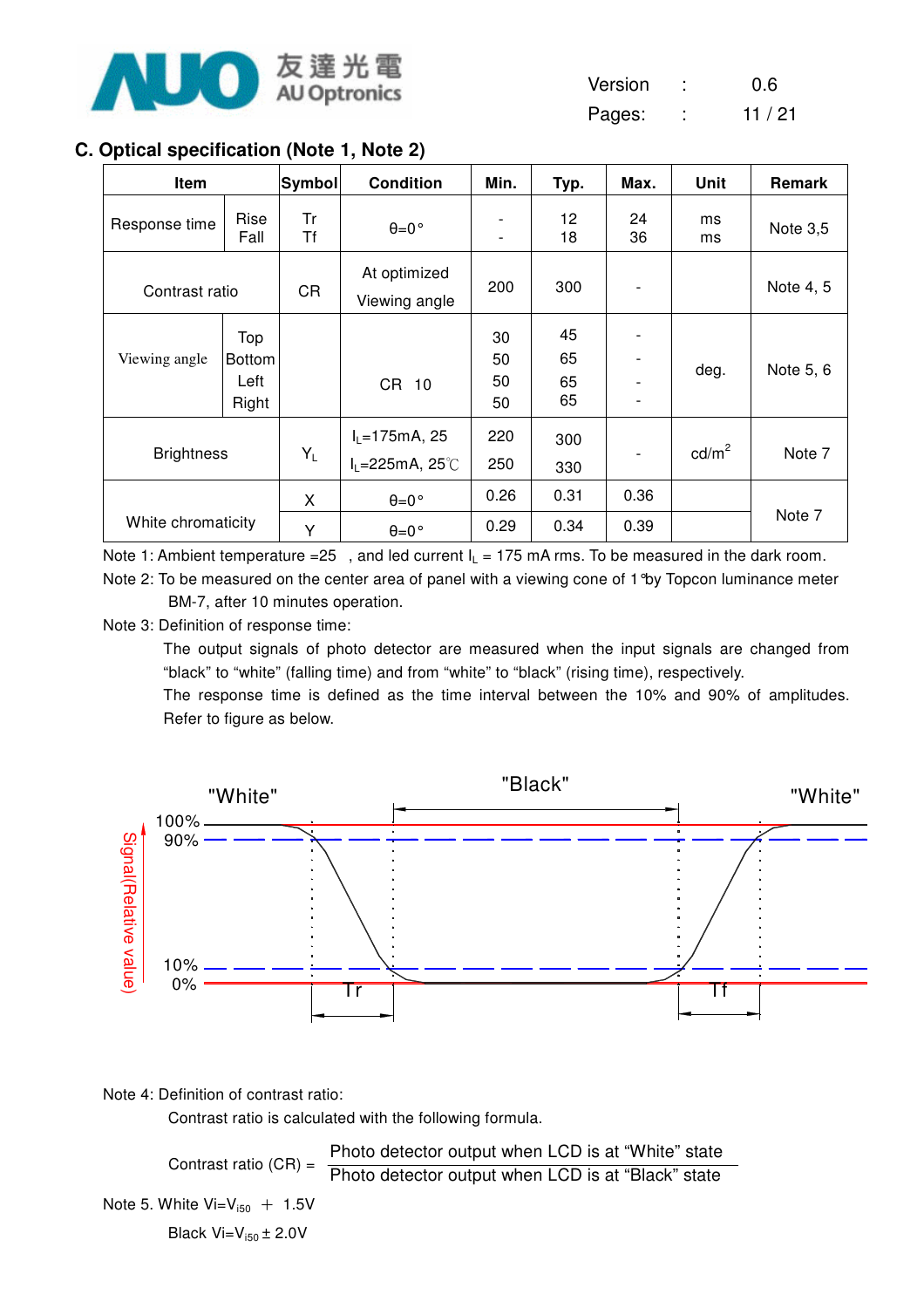

| Version | 0.6   |
|---------|-------|
| Pages:  | 12/21 |

" $\pm$ " means that the analog input signal swings in phase with  $V_{COM}$  signal.

" $\overline{+}$ " means that the analog input signal swings out of phase with V<sub>COM</sub> signal.

 $V_{i50}$ : The analog input voltage when transmission is 50%

The 100% transmission is defined as the transmission of LCD panel when all the input terminals of module are electrically opened.

Note 6: Definition of viewing angle, Refer to figure as below.



Note 7: Measured at the center area of the panel when all the input terminals of LCD panel are electrically opened.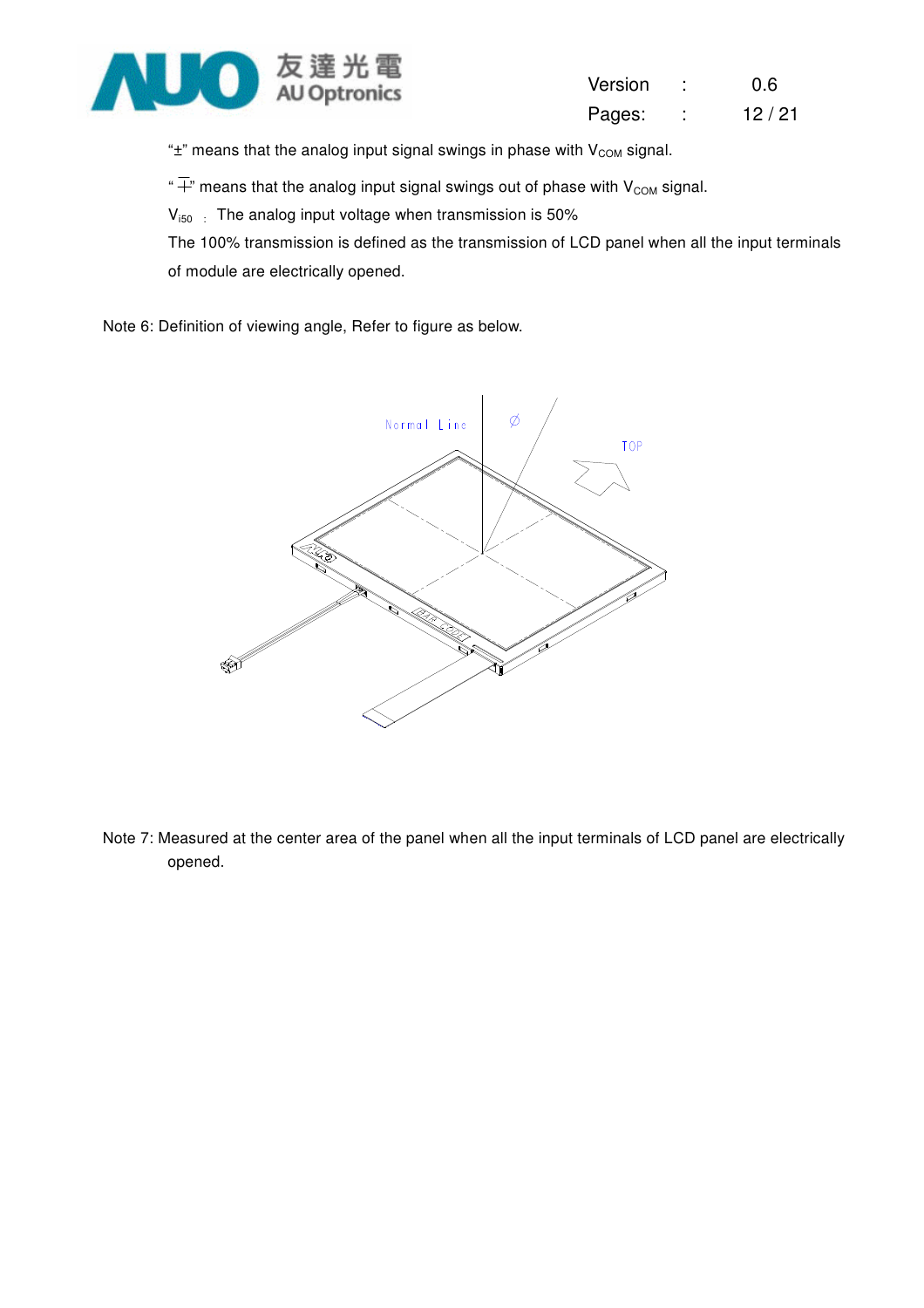

| Version | 0.6   |
|---------|-------|
| Pages:  | 13/21 |

## **D. Reliability test items (Note 2):**

| No.            | <b>Test items</b>                  | <b>Conditions</b>                                                                                                                                                                            | Remark                              |
|----------------|------------------------------------|----------------------------------------------------------------------------------------------------------------------------------------------------------------------------------------------|-------------------------------------|
| 1              | High temperature storage           | $Ta = 70$<br>240Hrs                                                                                                                                                                          |                                     |
| $\overline{c}$ | Low temperature storage            | $Ta = -10$<br>240Hrs                                                                                                                                                                         |                                     |
| 3              | High temperature operation         | 240Hrs<br>$Tp = 60$                                                                                                                                                                          |                                     |
| 4              | Low temperature operation          | $Ta = 0$<br>240Hrs                                                                                                                                                                           |                                     |
| 5              | High temperature and high humidity | 240Hrs<br>Tp= 40, 90% RH                                                                                                                                                                     | Operation                           |
| 6              | Heat shock                         | $-10$ ~60 /100 cycles 1Hrs/cycle                                                                                                                                                             | Non-operation                       |
| 7              | Electrostatic discharge            | $\pm 200V, 200pF(0\Omega)$ , once for each terminal                                                                                                                                          | Non-operation                       |
| 8              | Vibration                          | Frequency range<br>$: 8 - 33.3$ Hz<br><b>Stoke</b><br>: 1.3mm<br>: 2.9G, 33.3 $\sim$ 400Hz<br>Sweep<br>Cycle<br>: 15 minutes<br>2 hours for each direction of X,Z<br>4 hours for Y direction | JIS C7021,<br>$A-10$<br>Condition A |
| 9              | Mechanical shock                   | 100G, 6ms, $\pm X, \pm Y, \pm Z$<br>3 times for each direction                                                                                                                               | JIS C7021,<br>$A-7$<br>Condition C  |
| 10             | Vibration (with carton)            | Random vibration:<br>$0.015G^2$ /Hz from $5 \sim 200Hz$<br>-6dB/octave from 200~500Hz                                                                                                        | IEC 68-34                           |
| 11             | Drop (with carton)                 | Height: 60cm<br>1 corner, 3 edges, 6 surfaces                                                                                                                                                | <b>JIS Z0202</b>                    |

Note1: Ta: Ambient temperature.

Note2: Tp: Panel Surface Temperature

Note3: In the standard conditions, there is not display function NG issue occurred. All the cosmetic specification is judged before the reliability stress.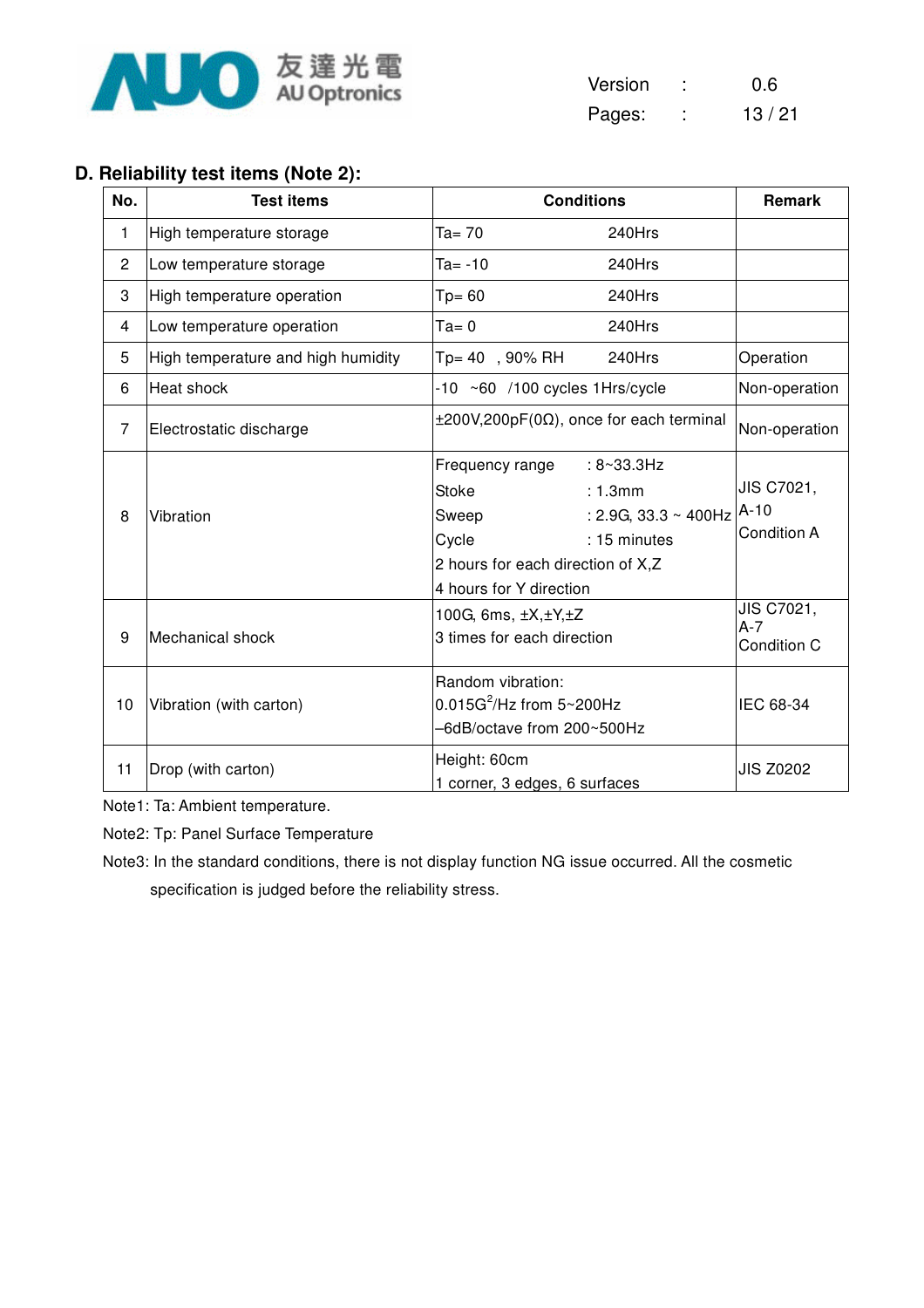

**E. Packing form** 

| Version |   | 0.6   |
|---------|---|-------|
| Pages:  | ٠ | 14/21 |

 $\circledcirc$ 

 $\frac{1}{2}$ 

 $\circledcirc$ 

#### 83.05A03.002 79.05A02.001 84.01A04.001 81.01A09.003 82.17802.001 80.13B01.011 Part No. 5 CARTON AB ORG 520\*340\*250 6 CARTON BLANK LABEL 4 CUSHIDN PACKAGING  $\overline{3}$  TAPE 18MM(W) L133x1 Part Name A/S BAG 056A 2 S291 TAPE  $\overline{R}$  $\overline{a}$

 $\overline{\mathbb{F}}$ 





 $\begin{picture}(120,15) \put(0,0){\line(1,0){15}} \put(15,0){\line(1,0){15}} \put(15,0){\line(1,0){15}} \put(15,0){\line(1,0){15}} \put(15,0){\line(1,0){15}} \put(15,0){\line(1,0){15}} \put(15,0){\line(1,0){15}} \put(15,0){\line(1,0){15}} \put(15,0){\line(1,0){15}} \put(15,0){\line(1,0){15}} \put(15,0){\line(1,0){15}} \put(15,0){\line($ 

250 mm Max, capacity; 60 modules<br>Max, Weight : 10kg<br>Carton outline : 520 x 340 x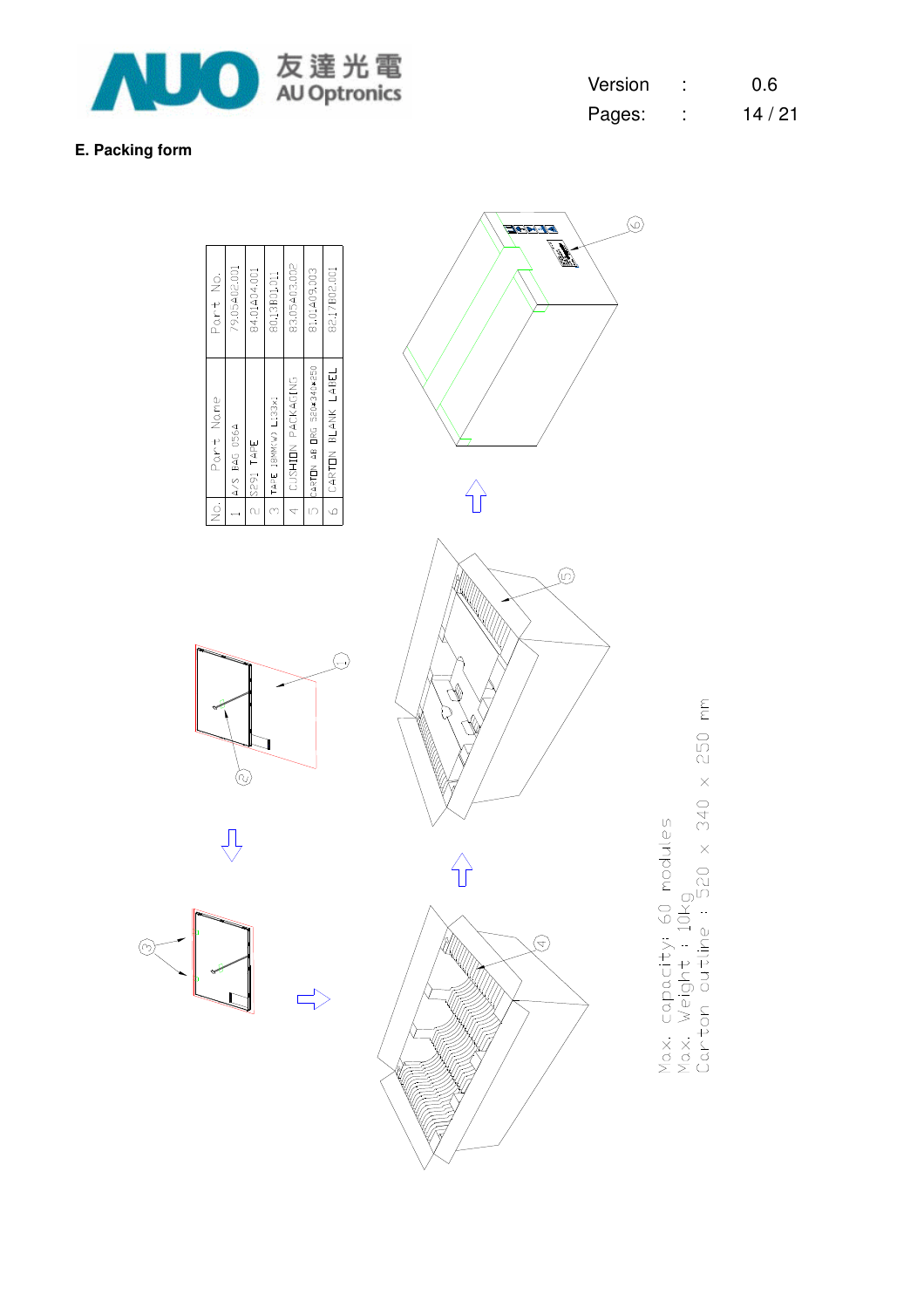

| Version | 0.6   |
|---------|-------|
| Pages:  | 15/21 |

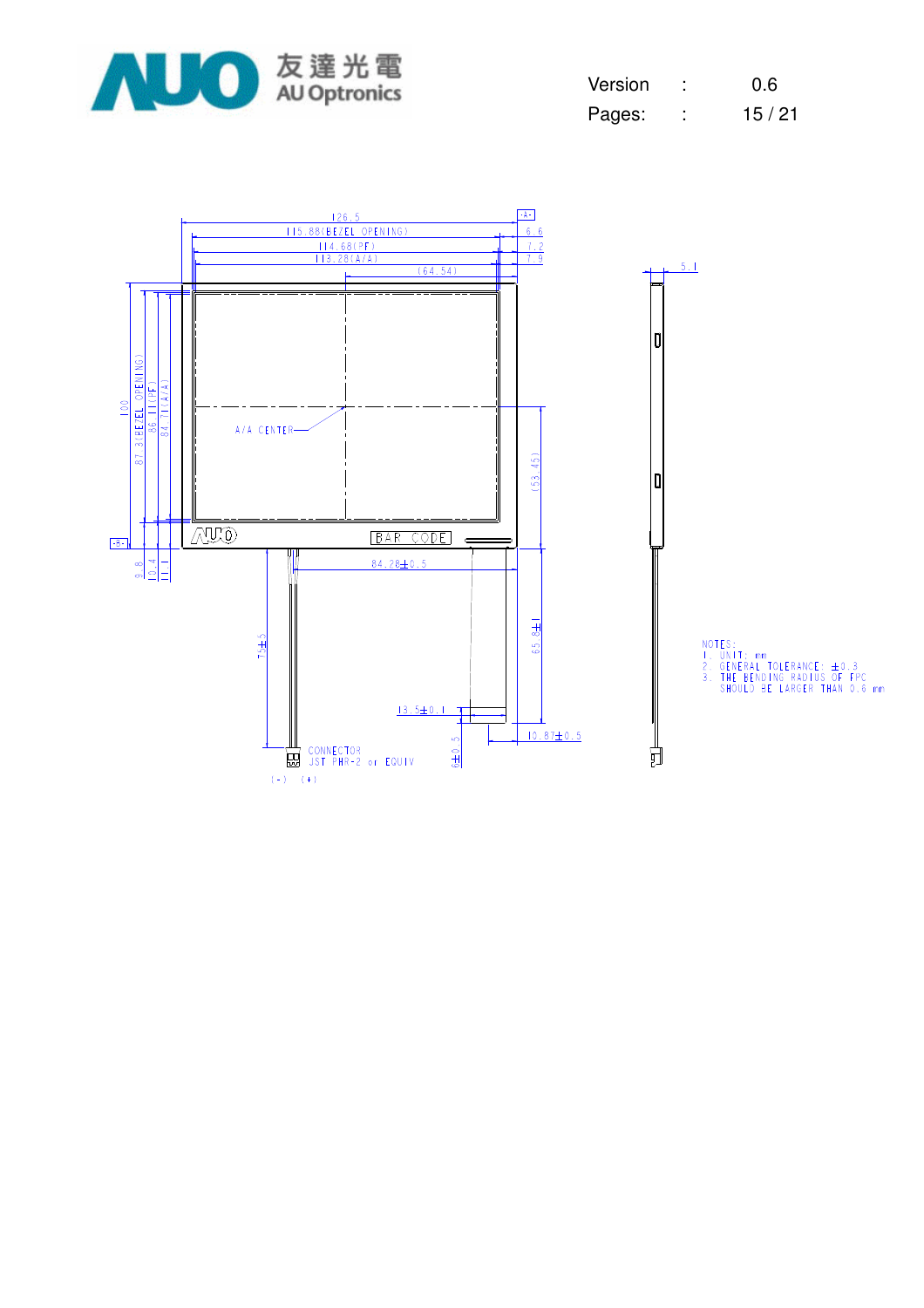

| Version | ٠ | 0.6   |
|---------|---|-------|
| Pages:  |   | 16/21 |

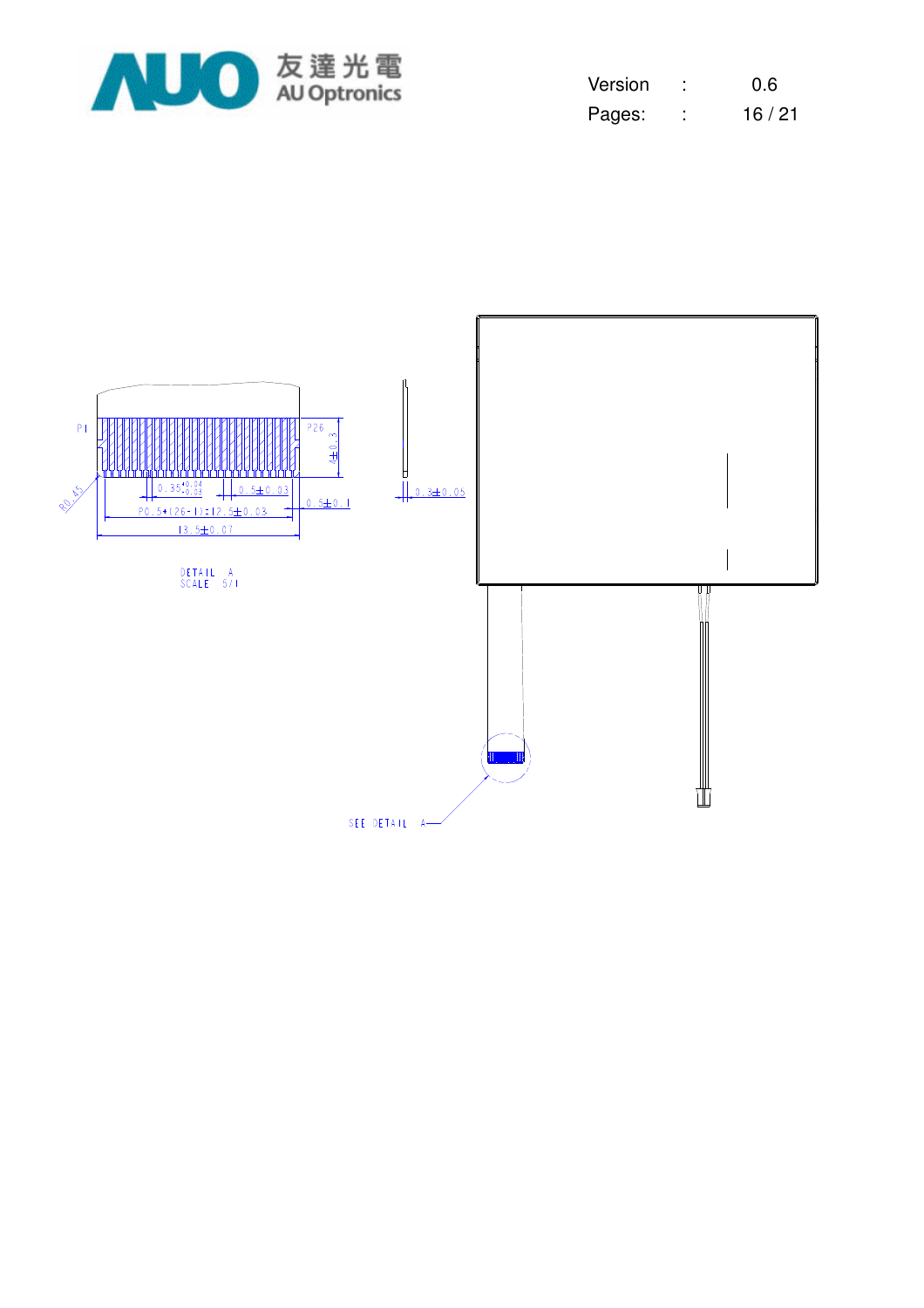

| Version | 0.6   |
|---------|-------|
| Pages:  | 17/21 |



Fig. 4-(a) Horizontal timing **Fig. 4-(a) Horizontal timing**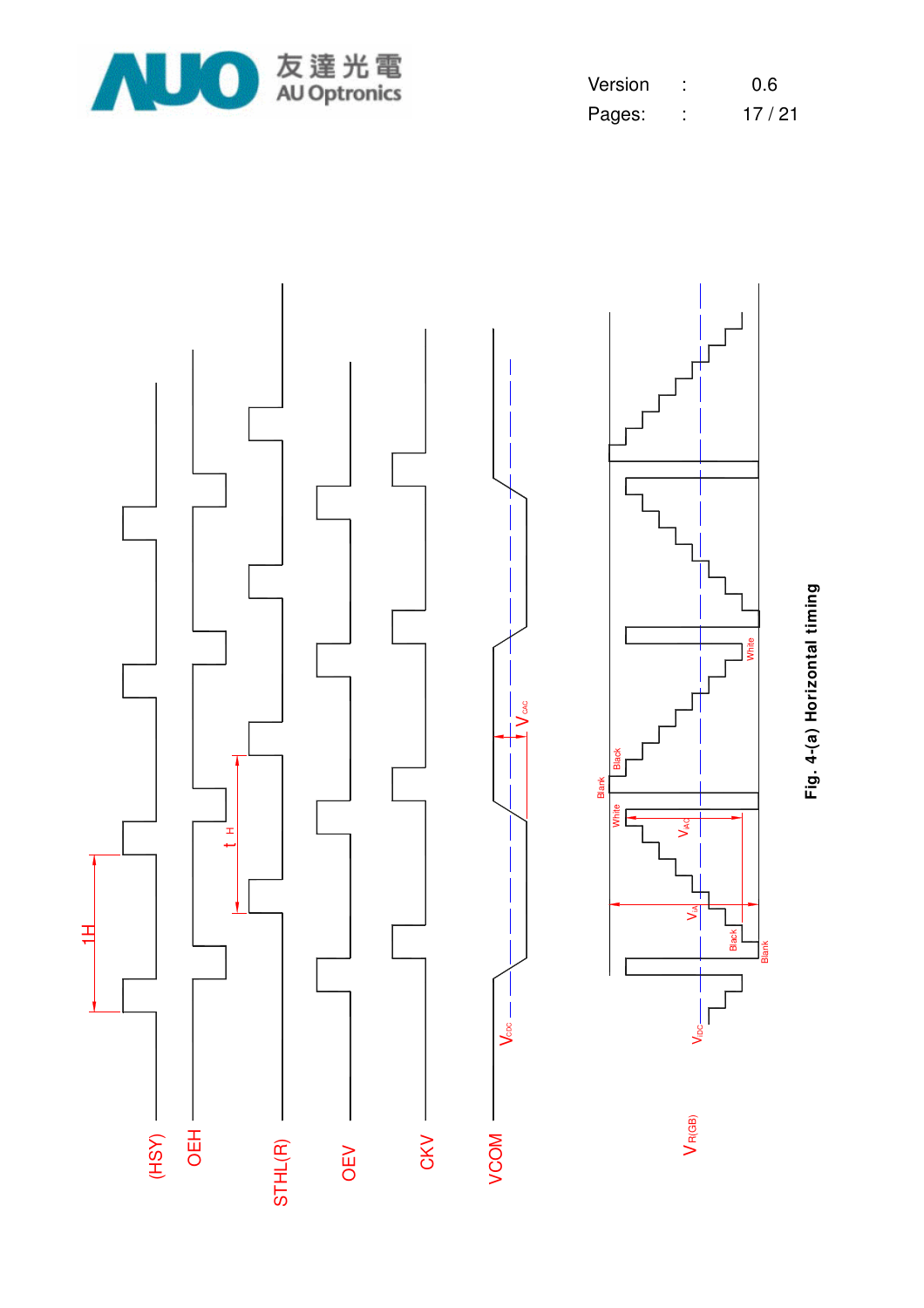

| Version | 0.6   |
|---------|-------|
| Pages:  | 18/21 |



Fig. 4-(b) Detail horizontal timing **Fig. 4-(b) Detail horizontal timing**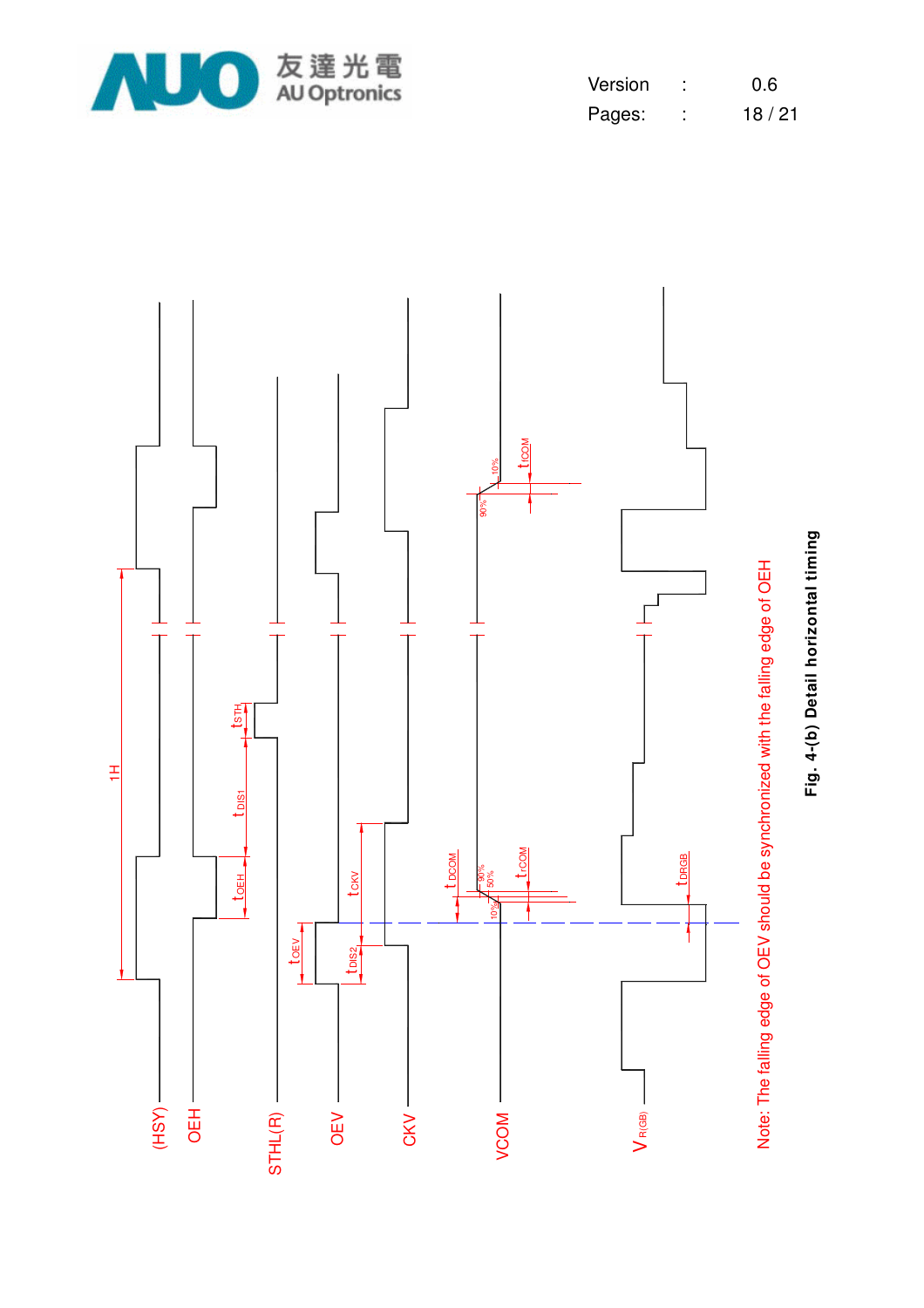

| Version | 0.6   |
|---------|-------|
| Pages:  | 19/21 |



Fig. 5 Vertical shift clock timing **Fig. 5 Vertical shift clock timing**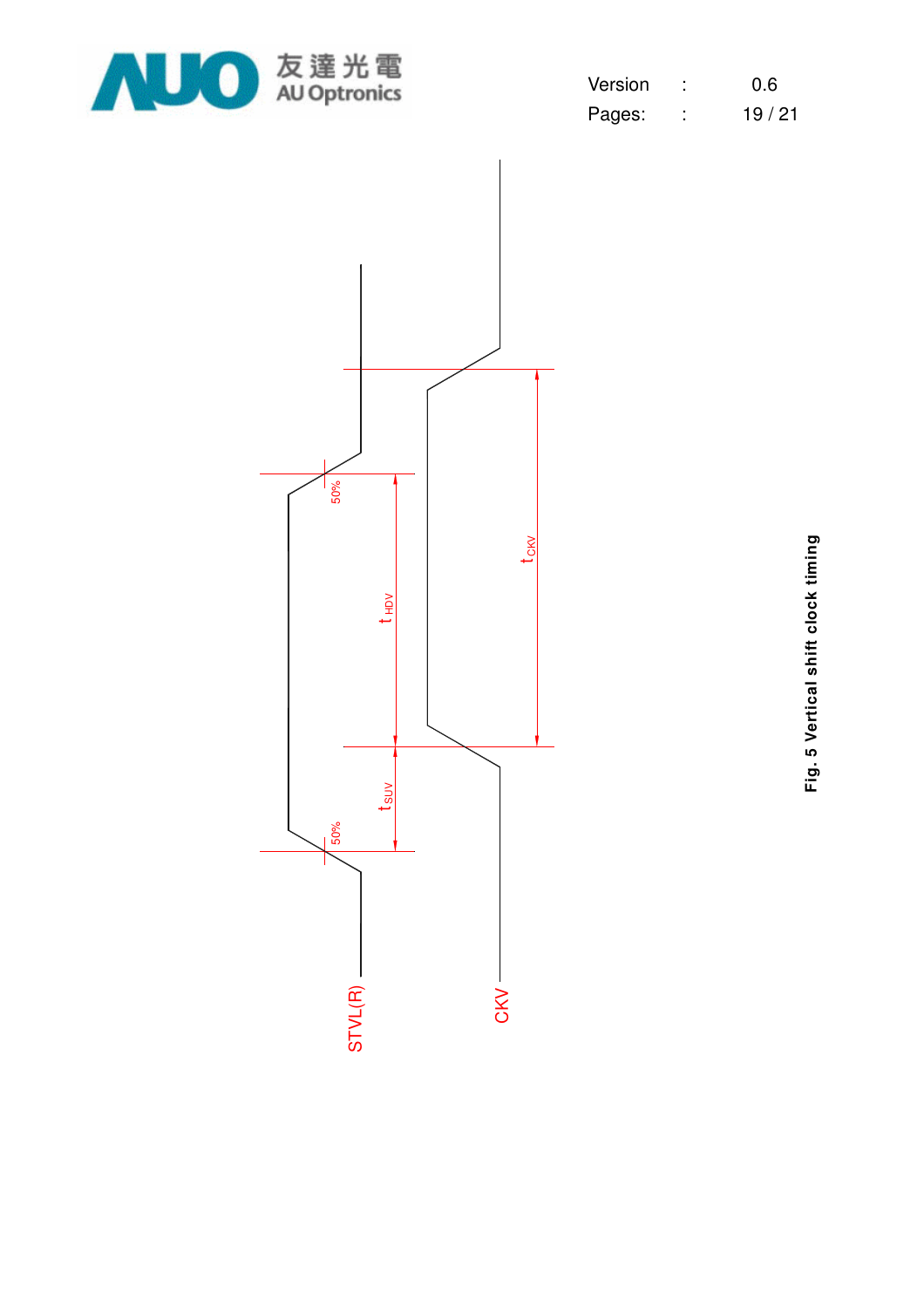





**Fig. 6-(a) Vertical timing (From up to down)** Fig. 6-(a) Vertical timing (From up to down)